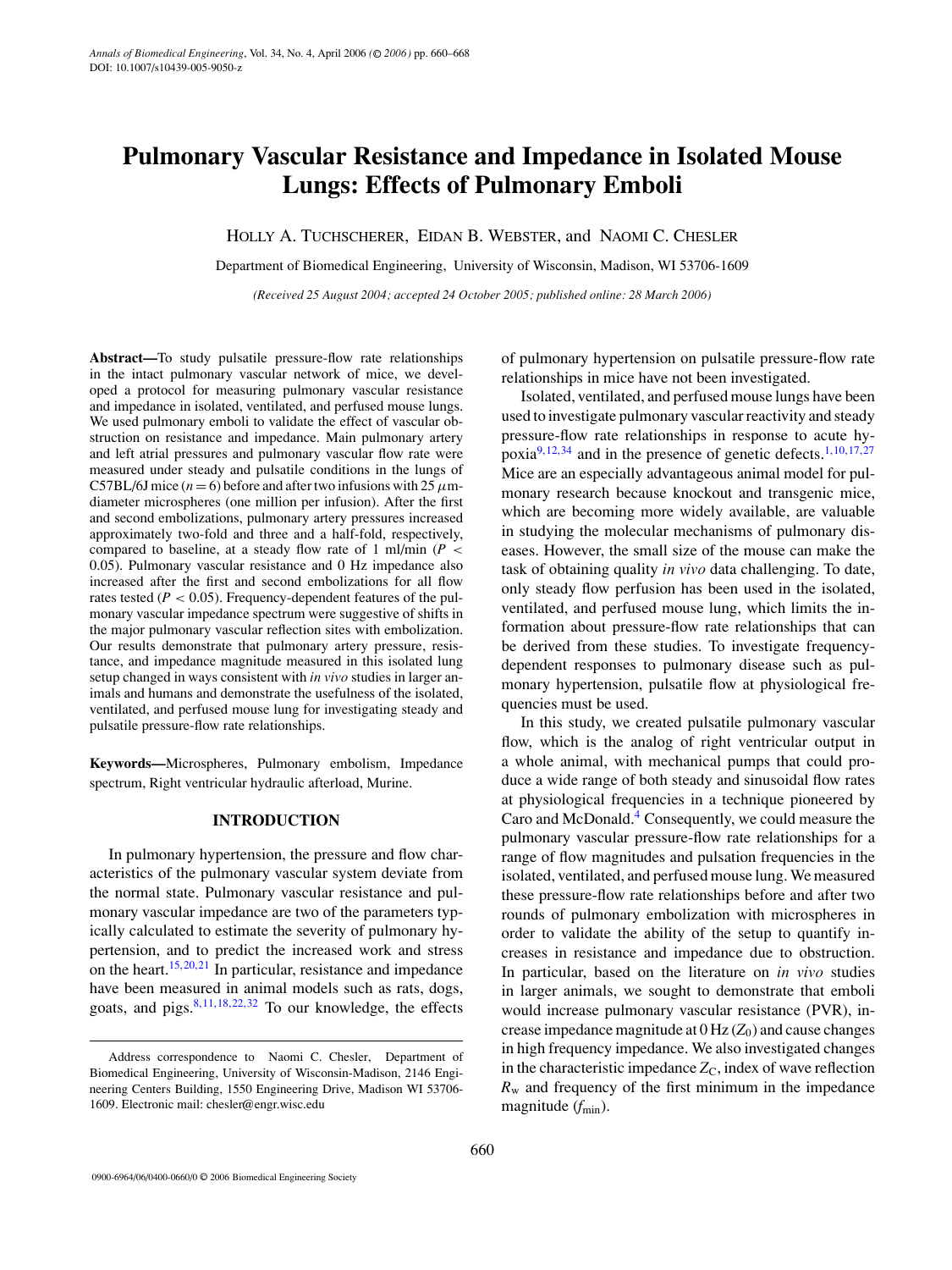# **METHODS AND MATERIALS**

## *Animal Handling*

Three female and three male 10–12 week old C57BL/6J mice,  $24 \pm 5$  g weight were used (Jackson Laboratory, Bar Harbor, ME). Mice were anesthetized with an intraperitoneal injection of 150 mg/kg pentobarbital solution. All protocols and procedures were approved by the University of Wisconsin Institutional Animal Care and Use Committee.

# *Isolated Lung Preparation*

After confirmation of deep anesthesia, the animal was placed in a chamber for isolated lung ventilation and perfusion (IL-1 system, Hugo Sachs Elektronik, March-Hugstetten, Germany). The chamber was heated to 37◦C to maintain body temperature. A tracheotomy was performed, and a stainless steel ventilation cannula was inserted into the tracheal stoma. The distal trachea was secured to the cannula with suture. Thereafter, the animal was ventilated with room air at 90 breaths/min with peak inspiratory and expiratory pressures of 10 and 2 cm  $H_2O$ , respectively, and an inspiratory/expiratory ratio of 1:1, as previously reported[.](#page-8-7)<sup>31</sup> Airway pressure and airway flow rate were measured with pressure and flow transducers (MPX and Validyne 45–14, respectively, Hugo Sachs Elektronik). Deep breaths to 20 cm  $H<sub>2</sub>O$  every 10 min were performed to prevent atelectasis[.](#page-8-7) $31$ 

Then, a thoracotomy was performed and 500 U/100 g body weight heparin was injected into the right ventricle to prevent blood clotting. The animal was euthanized by exsanguination, and the lower abdomen removed. Once identified and isolated, the pulmonary artery was cannulated through an incision in the right ventricle and secured in place by a suture around the pulmonary artery. The left atrium was subsequently cannulated through an incision in the left ventricle. The left atrial cannula was positioned and held in place by the mitral valve ring without suture.

Thus instrumented, the lung vasculature was perfused with 3.5% Ficoll (Sigma-Aldrich, St. Louis, MO) in RPMI 1640 cell culture medium (Cellgro, Mediatech, Inc., Herndon, VA) preheated to 37◦C. Steady flow was driven by a syringe pump (Cole Palmer Instrument Company, Vernon Hills, IL) and passed through a heat exchanger (at 37◦C) and bubble trap before reaching the pulmonary artery. Pulsatile flow was driven by a high frequency oscillatory piston pump (EnduraTEC Systems Corporation, Minnetonka, MN) operated in parallel with the syringe pump. Flow exited the left atrium into approximately 20 cm of small diameter tubing  $(ID = 1.03 \text{ mm})$ , which then exited to the atmosphere at the same elevation as the left atrial cannula. Thus, left atrial pressure was equal to the sum of atmospheric pressure and the viscous pressure drop in the tubing, which was linearly proportional to the flow rate. The lungs and heart were routinely wetted with 1% phosphate buffered saline solution (PBS) spray. The lungs were kept on positivepressure ventilation throughout the experiment. Pulmonary artery pressure  $(P_{PA})$  and left atrial pressure  $(P_{LA})$  were measured by pressure transducers (P75, Hugo Sachs Elektronik) connected to the pulmonary artery and left atrium cannulas by approximately 20 cm of small diameter  $(ID =$ 0.77 mm), nearly rigid tubing. Pulmonary vascular flow rate (*Q*) was measured by an in-line flowmeter (Transonic Systems, Inc., Ithaca, NY) placed approximately 6 cm upstream from the pulmonary artery cannula. All pressures and flows were monitored by continuous display (LabView 6.1, National Instruments, Austin, TX) on a laptop computer (Dell Latitude, Round Rock, TX). See Fig. [1](#page-1-0) for schematic of the isolated, ventilated, and perfused lung setup.

#### *Initial Measurements*

To obtain initial steady flow rate measurements of  $P_{PA}$ , *P*LA , and *Q*, the lungs were perfused at 1 ml/min until pressure stabilized, approximately 4–5 min. This perfusion rate was determined by previously reported flow rates for isolated perfused mouse lungs[.](#page-8-7) $31$  Data were recorded for 5 s at 15 Hz, while keeping lungs inflated at the end-inspiratory pressure of 10 cm  $H_2O$ . Lungs were kept inflated to the endinspiratory pressure during data collection to prevent edema and to normalize the effects of airway pressure and volume on  $P_{\text{PA}}$ ,  $P_{\text{LA}}$ , and  $Q^{20}$ 

<span id="page-1-0"></span>

**FIGURE 1. Isolated, ventilated, and perfused mouse lung setup showing cannulas and relative transducer locations for pulmonary artery pressure <sup>P</sup>PA, left atrial pressure <sup>P</sup>LA, perfusate flow rate Q, airway pressure <sup>P</sup>air, and airway flow rate Qair.**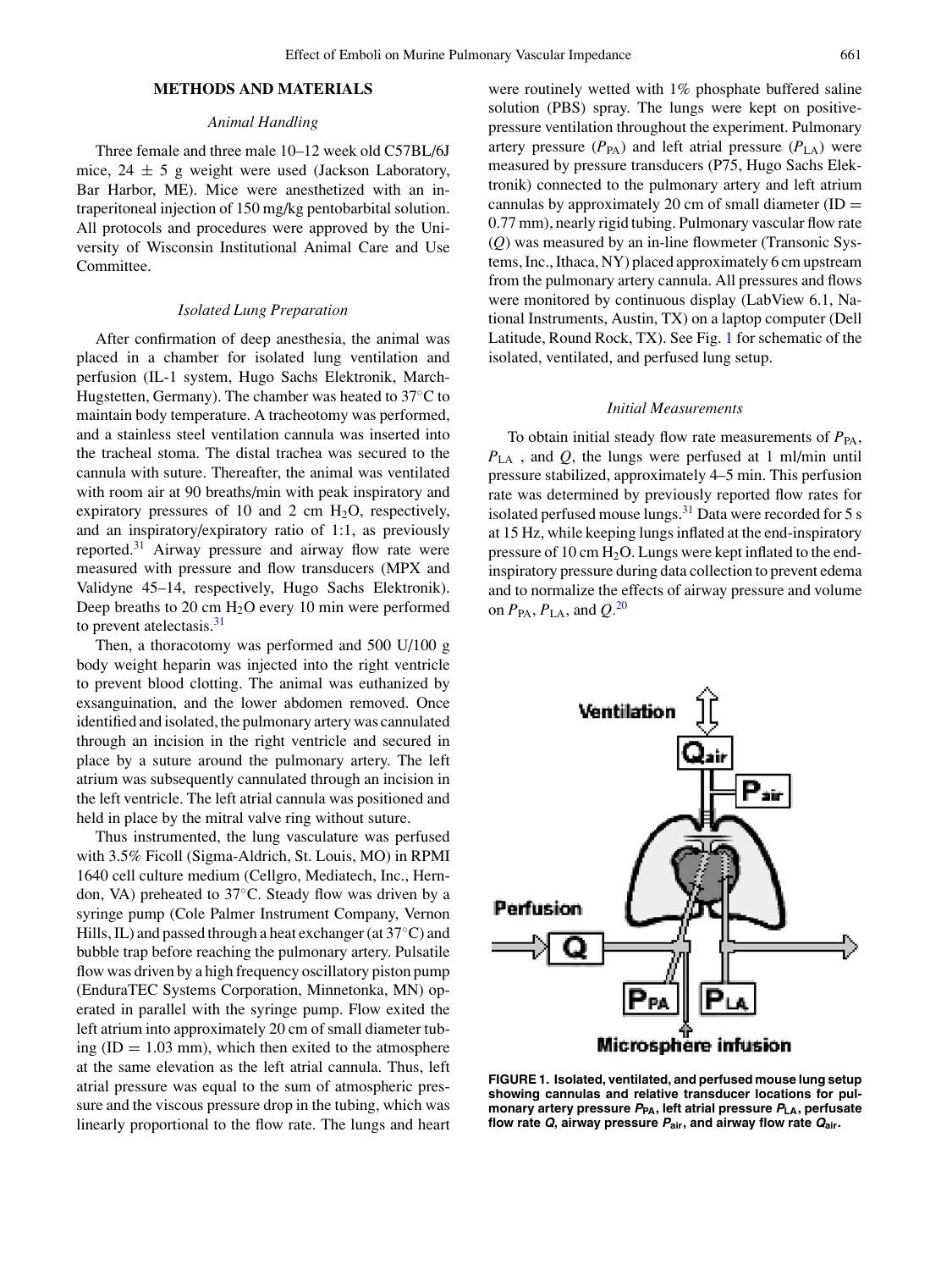# *Pulsatile Flow Rate Measurements*

The steady flow rate was gradually increased to 3 ml/min, and sinusoidal flow rates of the form  $Q = 3 +$ 2 sin( $2\pi f t$ ) ml/min were generated for frequencies  $f =$ 1, 2, 5, 10, 15, and 20 Hz for a total of 22 s. This frequency range was chosen to include the physiological heart rate for mice ( $\sim$ 10 Hz). *P*<sub>PA</sub>, *P*<sub>LA</sub>, and *Q* were recorded at 200 Hz. Similar to the initial steady flow rate measurements, lungs were kept inflated at end-inspiratory pressure (10 cm H2O) during data collection. After the sinusoidal flow rate measurements were performed, the steady flow rate was gradually reduced to 0.5 ml/min and normal ventilation of 90 breaths/min resumed. The pulsatile flow rate measurements were repeated multiple times. Between repeated measurements, there was 1 min of steady flow at 0.5 ml/min with a ventilation rate of 90 breaths/min.

## *Steady Flow Rate Measurements*

After the last pulsatile flow rate measurement, at least 1 min of steady flow at 0.5 ml/min was imposed, and then the flow rate was increased to 1 ml/min. The steady flow rate was then increased from 1 ml/min to 5 ml/min in 1 ml/min steps at 10 s intervals while  $P_{PA}$ ,  $P_{LA}$ , and Q were recorded at 15 Hz. Lungs were inflated to end-inspiratory pressure during data collection as before. The steady flow rate was then reduced to 1 ml/min, and normal ventilation of 90 breaths/min resumed.

#### *Addition of Microspheres*

After the initial, pulsatile, and steady flow rate measurements, which constitute the baseline conditions for a given mouse lung, microspheres were infused into the pulmonary vasculature to simulate pulmonary embolism. Perfusion was set at 0.5 ml/min and ventilation was 90 breaths/min during the infusion. Approximately  $1 \times$  $10^6$  25  $\mu$ m polystyrene microspheres (crosslinked with divinylbenzene) with a coefficient of variance of 20% (Polysciences, Inc, Warrington, PA) were combined with 5 ml heated perfusion media (3.5% Ficoll in RPMI). The microsphere mixture was added at approximately 1 ml/min by syringe through a portal in the pulmonary artery cannula (see Fig. [1\)](#page-1-0). Microspheres were sonicated before infusion to prevent clumping; however, some may have aggregated into clusters of 2 or 3 during the infusion. The initial, pulsatile, and steady flow rate measurements described above then were repeated to obtain the first embolization values. After these data were collected, another  $1 \times 10^6$  microspheres were infused by the same method, and the second embolization values were acquired.

#### *Lung Fixation and Histology*

After all hemodynamic data were collected, the ventilation and perfusion were stopped and the lungs were removed from the isolated lung system. The lungs were fixed with paraformaldahyde (3% in PBS) infused through the trachea; lungs were not inflated during infusion. Freezing compound OCT was then perfused through the trachea, and the entire lung was frozen in 2-methyl butane cooled by liquid nitrogen. Four sections with a thickness of 7  $\mu$ m were cut from each lung at  $-20^\circ$ C on a cryostat. The sections were stained with hematoxylin to indicate vascular and airway cell nuclei. Sections were imaged on an inverted microscope (TE-2000, Nikon, Melville, NY) and captured using a spot camera and software for image digitization (MetaVue, Optical Analysis Systems, Nashua NH).

### *Calculations*

The pressure drop across the pulmonary vascular network  $(\Delta P)$  was calculated as the pulmonary artery pressure minus the left atrial pressure  $(P_{PA} - P_{LA})$ . Under steady flow conditions, flow rate and pressures were averaged over 50 data points to obtain  $P_{\text{PA}}$ ,  $\Delta P$ , and Q for a given flow rate magnitude. Pulmonary vascular resistance (PVR) was calculated as  $\Delta P/Q$ .

Under pulsatile flow conditions, data obtained during one full sinusoidal cycle were analyzed at each frequency. Calculated parameters included impedance, characteristic impedance, input impedance, and index of wave reflection. The impedance was calculated in the frequency domain using fast Fourier transforms[.](#page-8-8)<sup>20</sup> Specifically, the magnitude of the impedance (*Z*) was calculated as the ratio of the  $\Delta P$  modulu[s](#page-8-9) to the *Q* modulus<sup>24</sup> using MATLAB (Math-Works, Inc., Natick, MA). The zeroth and first harmonic values were found for each imposed sinusoidal flow rate frequency. The phase angle between  $\Delta P$  and  $Q$  waves for one cycle at each frequency, indexed to the time at which  $Q = 3$  ml/min, was also analyzed using MATLAB. Characteristic impedance  $(Z_C)$  was calculated as the average of the impedance magnitudes between the first minimum (5 Hz at baseline) and 20 Hz[.](#page-8-10) $^{19}$  The same 5–20 Hz range was used to calculate  $Z_C$  after the first and second embolizations. The average impedance at the zeroth harmonic  $(f = 0$  Hz) for all frequencies was taken as the input resistance  $(Z_0)$ . The index of wave reflection  $(R_w)$  was calculated using  $R_w =$  $(Z_0 - Z_{\rm C})/(Z_0 + Z_{\rm C})^{20}$ 

#### *Statistics*

Data were analyzed using a paired-Wilcoxon signed rank test. *P*-values less than 0.05 were considered significant. No differences were observed between male and female mice so all data were grouped. Statistical analyses were performed using SAS statistical software (SAS Institute Inc., Cary, NC). All data are presented in terms of mean value  $\pm$  standard deviation.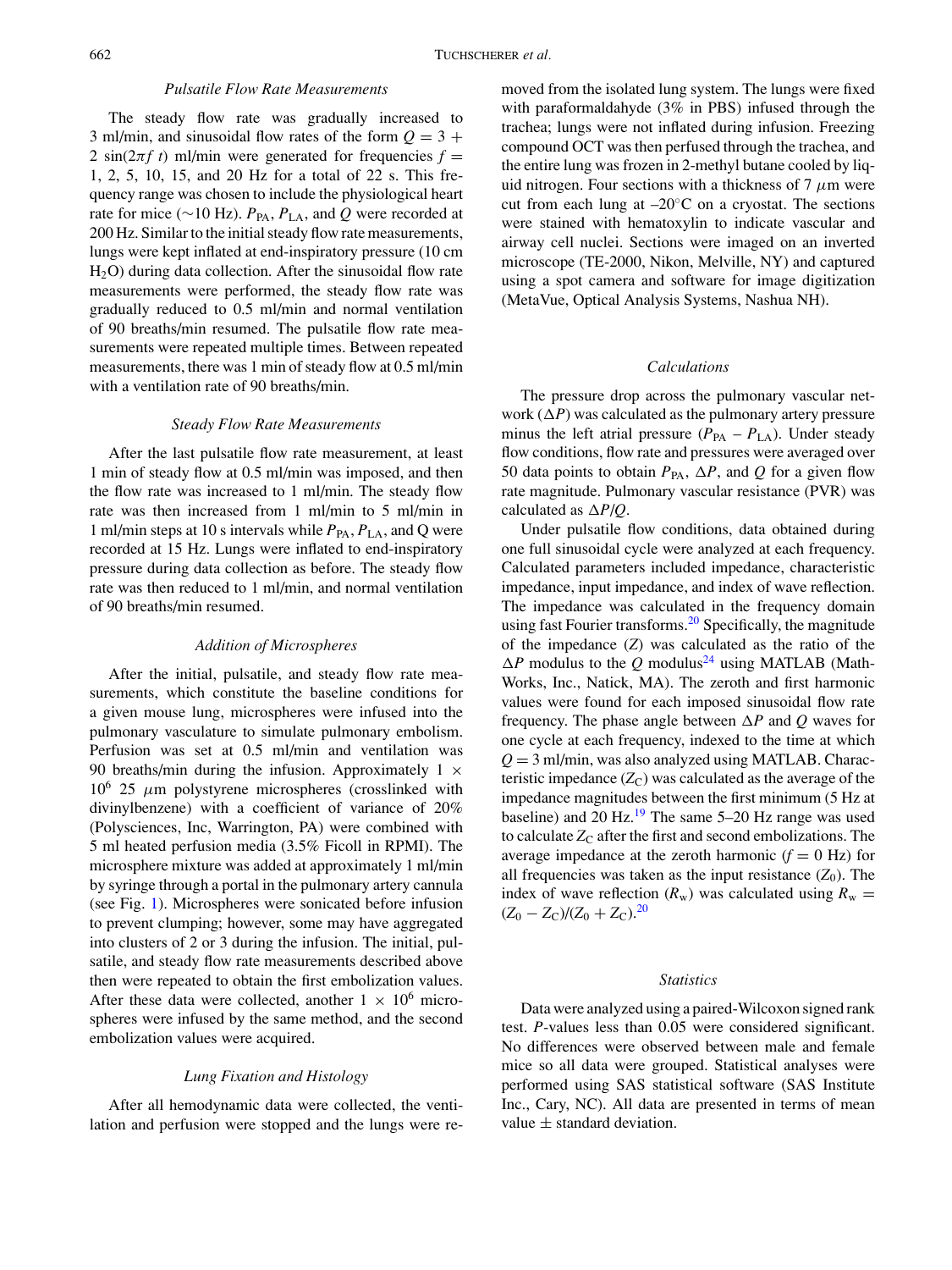# **RESULTS**

#### *Initial Measurements*

At baseline conditions, the initial measurement of  $P_{PA}$ was  $11 \pm 1$  mmHg at 1 ml/min flow rate (Fig. [2\)](#page-3-0). In response to the first and second infusions of microsphere emboli,  $P_{PA}$ increased significantly  $(P < 0.05$  compared to baseline for both). Under all conditions, the pressures measured initially were higher than those measured with steady perfusion but after pulsatile flow (see Fig. [3](#page-3-1) at 1 ml/min).

#### *Steady Flow Rate Measurements*

Under all conditions,  $P_{PA}$  increased as flow rate increased from 1 to 5 ml/min (Fig. [3\)](#page-3-1). The dependence of  $P_{PA}$  on flow rate was well described by a power law function (as suggested b[y](#page-8-11) $^{28}$ [\)](#page-8-11) at baseline and after the first and second embolizations ( $R^2 > 0.98$  for all conditions). In all cases, *P*LA increased approximately linearly due to the Poiseuille-type losses in the outflow tubing. After both the first and second embolizations,  $P_{PA}$  values were higher than baseline for all flow rates tested  $(P < 0.05)$ . Compared to the first embolization,  $P_{PA}$  and the change in  $P_{PA}$  with a change in *Q* were greater after the second embolization, but the differences were not significant.

PVR was  $7.7 \pm 0.6$  mmHg ml<sup>-1</sup> min at 1 ml/min under baseline conditions and decreased as flow rate increased from 1 to 5 ml/min ( $P < 0.05$  between all flow rates) (Fig. [4\)](#page-3-2). After both the first and second embolizations, PVR also decreased with increasing flow rate  $(P < 0.05)$ . After both the first and second embolizations, PVR values were higher than baseline for all flow rates tested  $(P < 0.05)$ . There were increases in the average PVR at all flow rates between the first and second embolizations, but they were not significant.

<span id="page-3-0"></span>



<span id="page-3-1"></span>

**FIGURE 3. Pulmonary artery pressure <sup>P</sup>PA (solid lines) and left atrial pressure <sup>P</sup>LA (dashed lines) versus flow rate Q for steady perfusion at baseline and after the first and second embolizations. Bars represent mean ± standard deviation (<sup>n</sup> = 6). <sup>∗</sup><sup>P</sup>** *<* **0.05 vs. baseline.**

#### *Pulsatile Flow Rate Measurements*

Under baseline conditions, average 0 Hz impedance magnitude, or input resistance  $(Z_0)$  was  $2.1 \pm$ 0.4 mmHg m $l^{-1}$  min and increased significantly after both the first and second embolizations ( $P < 0.05$ , Fig. [5\)](#page-4-0). Impedance magnitudes at frequencies above 0 Hz were much lower than those at 0 Hz and were significantly different after embolization at high frequencies. The impedance phase was significantly more negative after embolization up to 10 Hz ( $P < 0.05$ ); there were no differences at 15–20 Hz (Fig. [5\)](#page-4-0).

The impedance magnitude data above 0 Hz were replotted to highlight the differences at nonzero frequencies (Fig. [6\)](#page-4-1). At low frequencies (1–5 Hz), impedance magnitude (*Z*) showed little variation as a function of frequency at

<span id="page-3-2"></span>

**FIGURE 4. Pulmonary vascular resistance versus flow rate Q for steady perfusion at baseline and after the first and second embolizations. Bars represent mean ± standard deviation (<sup>n</sup> = 6). <sup>∗</sup><sup>P</sup>** *<* **0.05 vs. baseline.**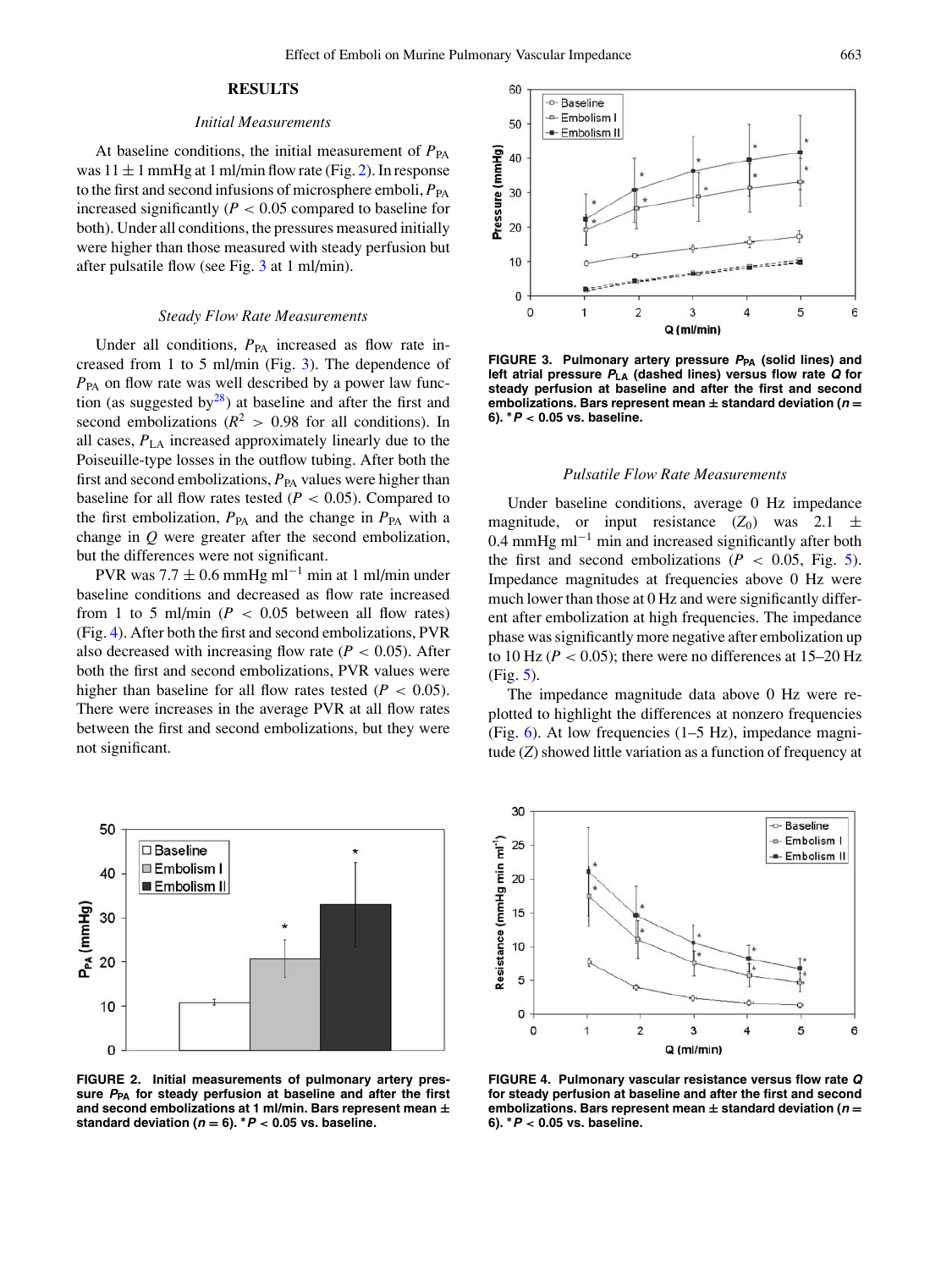<span id="page-4-0"></span>

**FIGURE 5. Pulmonary vascular impedance magnitude and phase versus frequency at baseline and after the first and second embolizations. The pulmonary vascular perfusate flow was Q = 3 + 2 sin(2***π***f <sup>t</sup>) ml/min for f = 1, 2, 5, 10, 15, and 20 Hz, and data were recorded at the end-inspiratory pressure of 10 cm** H<sub>2</sub>O. Bars represent mean  $\pm$  standard deviation ( $n = 6$ ). **\***  $P < 0.05$  vs. baseline.

baseline. As frequency increased, *Z* also increased; values at 10–20 Hz were slightly but significantly larger than the 5 Hz value ( $P < 0.05$ ). The first minimum of impedance magnitude ( $f_{\text{min}}$ ) was at 5 Hz. After both the first and second embolizations, *Z* was high at low frequencies and low at high frequencies. In particular, *Z* values at low frequencies (1–2 Hz) were significantly higher than values at high frequencies (10–20 Hz) ( $P < 0.05$ );  $f_{\text{min}}$  was equal to or

<span id="page-4-1"></span>

**FIGURE 6. Pulmonary vascular impedance magnitude for frequencies above 0 Hz at baseline and after the first and second embolizations. The pulmonary vascular perfusate flow was**  $Q = 3 + 2 \sin(2\pi f \cdot t)$  ml/min for  $f = 1, 2, 5, 10, 15,$  and 20 Hz, and **data were recorded at the end-inspiratory pressure of 10 cm H<sub>2</sub>O. Bars represent mean**  $\pm$  **standard deviation** ( $n = 6$ ).  $*P <$ **0.05 vs. baseline.**

greater than 20 Hz. Also, at low frequencies (1–2 Hz), *Z* after both embolizations were higher than at baseline  $(P < 0.05)$  whereas at high frequencies  $(15-20 \text{ Hz})$ , the reverse was true. Also, the impedance magnitudes after the second embolization were higher than those after the first embolizations at all frequencies.

Characteristic impedance  $(Z_C)$  was  $0.43 \pm 0.10$  mmHg  $ml^{-1}$  min at baseline and decreased slightly to  $0.31 \pm 0.11$  and  $0.39 \pm 0.22$  mmHg ml<sup>-1</sup> min after the first and second embolization, but these differences were not significant. Average wave reflection index  $(R_w)$  was 0.66  $\pm$ 0.06 at baseline and increased significantly to  $0.92 \pm 0.02$ and  $0.92 \pm 0.03$  after the first and second embolizations, respectively ( $P < 0.05$ ).

### *Histology*

To ensure that microspheres reached both lungs in all experiments, hemotoxylin-stained sections were examined for each lung. All sections from right and left lungs showed microspheres in pulmonary vessels and not in alveolar spaces (Fig. [7\)](#page-5-0), which would have been evidence of tissue damage during OCT perfusion or repositioning of spheres during sectioning and staining. Perfusion and ventilation appeared to cause minimal edema or damage to lung tissue.

## **DISCUSSION**

Pulmonary artery and left atrial pressures in response to steady and pulsatile flows were measured before and after two infusions of 25  $\mu$ m microspheres in isolated, ventilated, and perfused mouse lungs. Microsphere infusion increased *P*PA, PVR, pulmonary vascular impedance at 0 Hz, and low frequencies, and shifted *f*<sub>min</sub> to higher frequencies. Our results demonstrate that steady and pulsatile pressure-flow rate relationships can be measured in isolated, ventilated, and perfused mouse lungs, and that embolic pulmonary hypertension has similar effects in mice as in larger animals.

#### *Initial Measurements*

At baseline, pulmonary artery pressure measured before pulsatile perfusion was approximately 11 mmHg at a flow rate of 1 ml/min; recent studies in isolated, ventilated, and perfused mouse lungs have shown similar baseline pressures despite differences in perfusate and mouse strain[.](#page-7-4)<sup>1,10,27</sup> With microsphere embolization,  $P_{PA}$  increased significantly. An increase in  $P_{PA}$  with microsphere embolism previously has been measured in larger animal mod-els including rats, dogs, goats, and pigs[.](#page-7-7)<sup>3,6,11,22,26,29,32</sup> Also, on average, the initial  $P_{PA}$  was higher than that measured at the same flow rate after pulsatile perfusion. This finding suggests that preconditioning with pulsatile perfusion decreases resistance and should be performed prior to data collection in isolated lung experiments.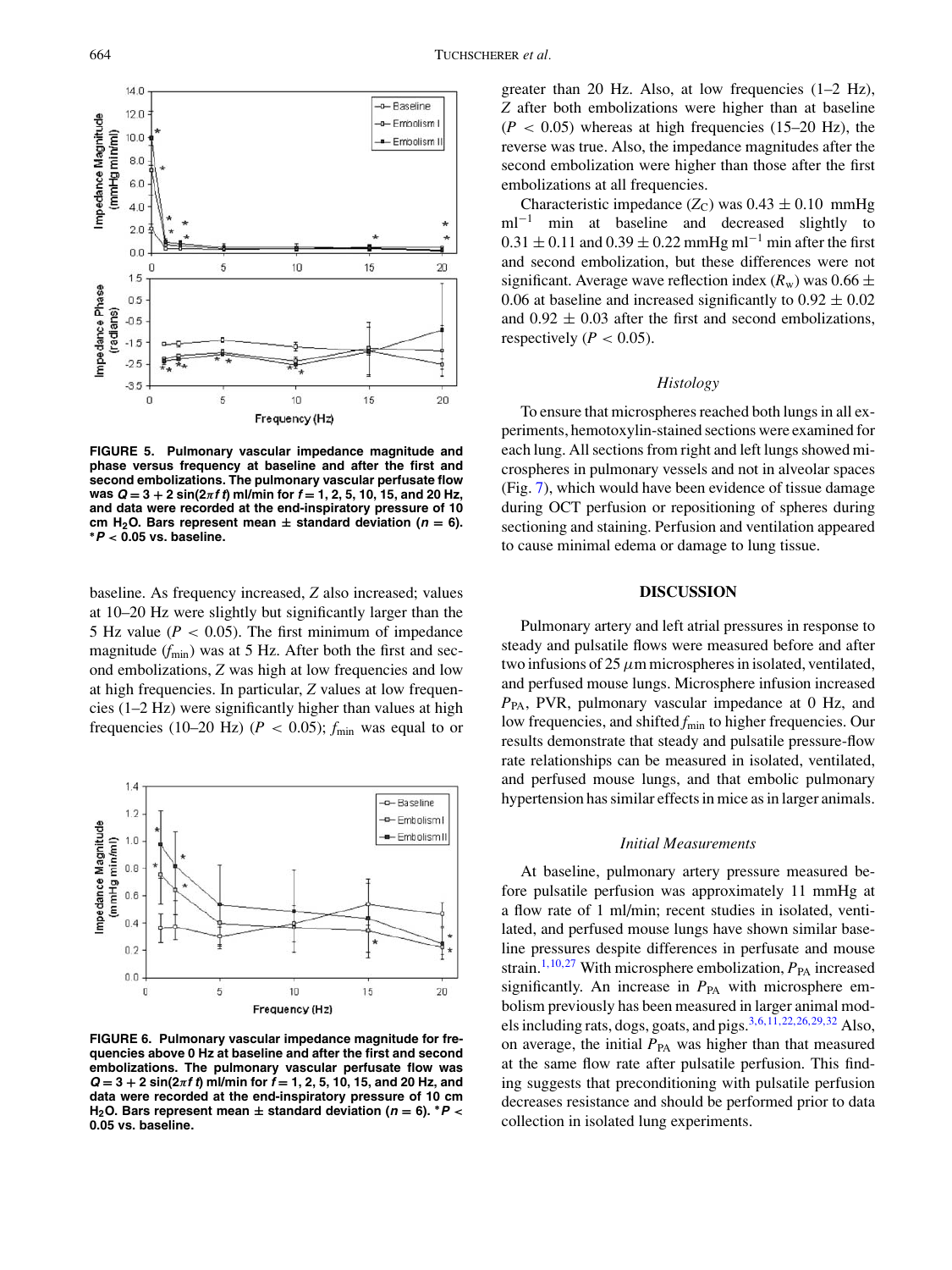

<span id="page-5-0"></span>

**FIGURE 7. Representative histological section (hematoxylin stained) of lung parenchyma showing microspheres in large and small pulmonary arteries. Scale bar is 100** *µ***m.**

## *Steady Pressure-Flow Rate Relationships*

At baseline conditions, the difference between  $P_{PA}$  and  $P_{LA}$ , or  $\Delta P$  was nearly constant as flow rate increased from 1 to 5 ml/min. By contrast, Parker et al. found that  $\Delta P$  increased slightly for increasing flow rates in isolated mouse lungs, but only investigated between 0.3 and 1.0 ml/min[.](#page-8-6)<sup>27</sup> At higher flow rates, such as those used in our study, capillary recruitment, distention, and a shift in lung zones (from 1 at low flows to 3 at high flows) may account for the constancy of  $\Delta P$  with increasing flow[.](#page-8-14)<sup>30</sup> After embolization,  $\Delta P$  increased with increasing flow rates, suggesting that the recruitment of capillaries and distension of microvessels could not compensate completely for the obstruction caused by emboli in the lungs. Hence, larger pressure drops across the pulmonary vascular network were generated, which increased with increasing flow rate.

For all conditions, PVR decreased with increasing flow rate. The PVR after both embolizations were higher than at baseline for all flow rates examined. This last finding is consistent with previous research in larger animal models in which the lungs were embolized with 15  $\mu$ m micro-spheres[,](#page-8-3)<sup>11</sup> 100  $\mu$ m glass beads,<sup>5,6,26</sup> 0.5 mm glass beads,<sup>32</sup> and autologous blood clot  $(< 1 \text{ cm}^3)$ [.](#page-7-10)<sup>13</sup> While each infusion of  $1 \times 10^6$  25  $\mu$ m microspheres increased PVR, the changes from the first embolization to the second (as a function of flow rate) were not statistically significant. Glenny *et al.* found a linear relationship between the number of 15  $\mu$ mdiameter microspheres infused into isolated rat lungs and the increase in pulmonary vascular resistance[.](#page-7-1)<sup>11</sup> An important scaling factor is likely the ratio of infused solid volume to circulating lung blood volume. While the equivalent solid volumes infused were similar (a maximum of

8.8 mm<sup>3</sup> in [11] vs. 8.2 and 1.64 mm<sup>3</sup>, after embolism I and II, respectively), the rat circulating blood volume is clearly larger. Thus, taken together, these studies suggest that at low ratios of solid to lung blood volume, resistance increases linearly with solid volume infused but that at high ratios the relationship is sublinear.

# *Pulsatile Pressure-Flow Rate Relationships*

At baseline, the change in impedance as a function of frequency was as follows: the highest impedance value occurred at 0 Hz  $(Z_0)$ , followed by a minimum at 5 Hz, and a local maximum at 15 Hz. The existence of a maximum at 0 Hz followed by a minimum and fluctuations at higher frequencies is the classic pulmonary vascular impedance pattern, and is consistent with many other studies in an-imals and humans[.](#page-7-0)<sup>8,16,18,20,26,30,32</sup> After embolization,  $Z_0$ increased significantly compared to baseline. This increase represents the increased opposition to mean flow through the pulmonary vascular system due to the microsphere emboli. Under pulsatile flow conditions, with a mean flow rate of 3 ml/min,  $Z_0$  at baseline and after embolization were comparable to PVR at the same flow rate and condition. Therefore, the overall resistive response of the lungs was similar whether steady or pulsatile flow was used. An increase in  $Z_0$  with microsphere, glass bead, and autologous blood clot embolization previously has been measured in larger animal models including dogs, goats, and pigs[.](#page-7-7)3,18,22,26,32

The characteristic impedance  $Z_C$  did not vary significantly after embolization, but did show a slight decreasing trend. Changes in Z<sub>C</sub> after pulmonary embolization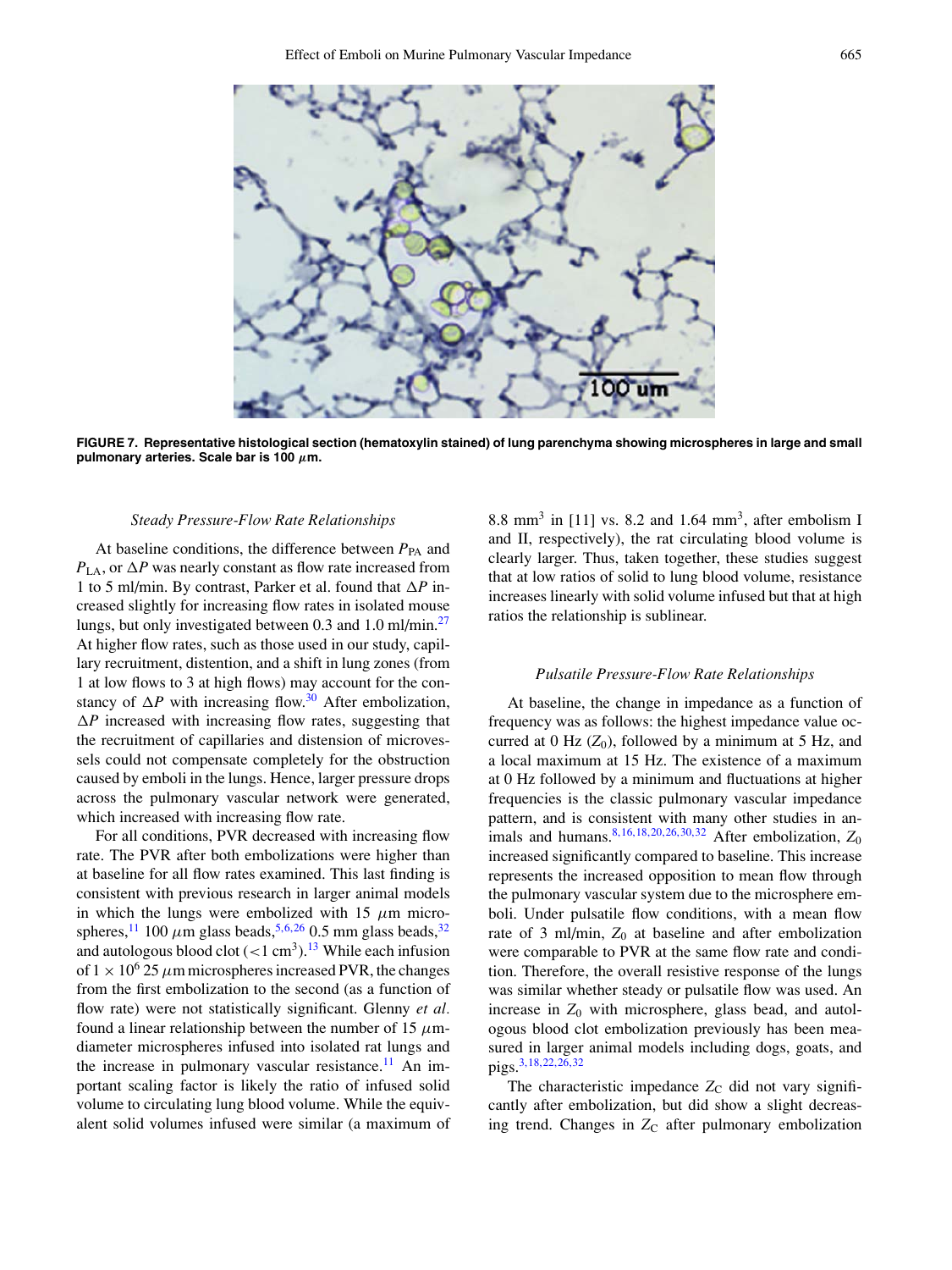have been shown to differ with species. For example,  $Z_{\rm C}$  in dog lungs decreased after pulmonary embolization with 0.5 mm or 100  $\mu$ m glass beads or autologous blood clots[.](#page-7-0)8,18,22,26,32 However, in species with higher pulmonary vascular reactivity such as pigs and goats,  $Z_C$  increased[.](#page-8-1)<sup>18,32</sup> Others have suggested that this species-dependency of  $Z_C$ is due to passive vessel distension, the capacity for which is species dependent[.](#page-7-7) $3,18,32$  Characteristic impedance is also calculated over varying frequency ranges:  $2-12$  H[z](#page-7-11)<sup>2</sup>[,](#page-7-11) above 2  $Hz^{23}$  $Hz^{23}$  $Hz^{23}$  and above the frequency of the first minimum[.](#page-8-10)<sup>19</sup> We chose to calculate  $Z_C$  by using the frequencies above the first minimum[,](#page-8-16) $25$  which was approximately 5 Hz at baseline.

More insight into the changes in the pulmonary vasculature with embolization can be gained from an in-depth analysis of the frequency-dependent changes in the pulmonary vascular impedance spectrum, such as is being pursued for clinical application[.](#page-7-12)<sup>14</sup> In particular,  $f_{\text{min}}$  and  $R_w$  are related to the major reflecting sites in the pulmonary vascular net-work[.](#page-8-8)<sup>20</sup> In this study,  $f_{\text{min}}$  increased with embolization, from 5 Hz to at least 20 Hz. In the healthy lungs of dogs, minipigs, and humans,  $f_{\text{min}}$  $f_{\text{min}}$  $f_{\text{min}}$  is in the 2–4 Hz range<sup>18,20</sup> whereas after embolization in dogs and minipigs,  $f_{\text{min}}$  shifts to 5– 12 Hz[.](#page-7-13)<sup>7,8,18,22</sup> This increase in  $f_{\text{min}}$  with embolization is due to a more proximal location of the major reflecting sites in the pulmonary arteries[.](#page-7-13)<sup>7</sup> The increase in calculated index of wave reflection with embolization, which also has been shown to occur in larger animal models[,](#page-7-0)  $8,18$  is consistent with a more proximal location of the major reflecting sites. In healthy animals,  $f_{\text{min}}$  varies due to differences in the location of wave reflection sites as a function of animal size and vascular anatomy, and tends to be higher for smaller animals[.](#page-8-8) $20$ 

The shift in the location of major reflecting sites should be a function of the size and distribution of emboli. To further explore this issue, we investigated the distribution of emboli by quantifying the percent obstructed area of vessels in the histological sections obtained as described above. In particular, for each lung cross-section, fields of view were inspected for vessels containing microspheres. A random sample of at least 14 vessels containing microspheres was chosen for quantification. The area of the lumen was measured with quantitative image analysis tools (MetaVue), and the obstructed area was measured with color thresholding for the microspheres. The percent obstructed area was calculated as the ratio of obstructed area to total luminal area  $(x100)$ . The average diameter was calculated as the average lumen height and width measured with line tools. Vessels with aspect ratios greater than 2 were excluded. The percent obstructed area decreased rapidly with increasing average vessel diameter (Fig. [8\)](#page-6-0). The considerable obstruction by the microsphere emboli in vessels less than  $100 \mu m$  in diameter clearly represents new reflection sites after embolization, which are more proximally located than the capillary bed. These new sites are likely responsible for increased

<span id="page-6-0"></span>

**FIGURE 8. Percent obstructed area versus average vessel diameter (D) after second embolization as measured from histological sections from all six animals. Best fit power function trendline shown.**

*Z* values at low frequencies. We might speculate that if all the microspheres had completely blocked vessels of 50  $\mu$ m diameter, there would have been a sharp peak in impedance at one frequency between 2 and 15 Hz. However, since there was a continuous distribution of size of vessels that were blocked, there was also a continuous distribution of reflection sites after embolization and a gradual decrease in *Z* with frequency between 2 and 15 Hz.

### *Experimental Considerations*

Vascular smooth muscle contraction as a function of pressure, flow rate, or embolization was not assessed in this study and cannot be discounted because of the availability of calcium (100 mg/L calcium nitrate tetrahydrate) in the RPMI media. Contraction of smooth muscle cells could have been eliminated by using a calcium-free solution as a perfusate or by using a vasodilator such as papaverine. Alternatively, the impact of smooth muscle cell contraction could have been assessed by adding vasoconstrictors such as norepinephrine or serotonin to the perfusate. However, our goal was to determine the effects of emboli on  $P_{PA}$ , PVR, and the impedance spectrum in the presence of normal vascular tone.

In all isolated lung systems, the measured pressures depend on the choice of perfusate, in particular its viscosity. The 3.5% Ficoll in RPMI perfusate was chosen based on previou[s](#page-7-5) isolated lung studies $10,31,33$  and as mentioned above, the pressures obtained here were comparable at the same flow rates. The viscosity of the Ficoll-RPMI perfusate was approximately 3-fold lower than blood: 1.1 cP compared to about 3.5 cP commonly reported for blood. Dextran was used to increase viscosity in preliminary experiments, but there was a high prevalence of edema in the lungs with this perfusate.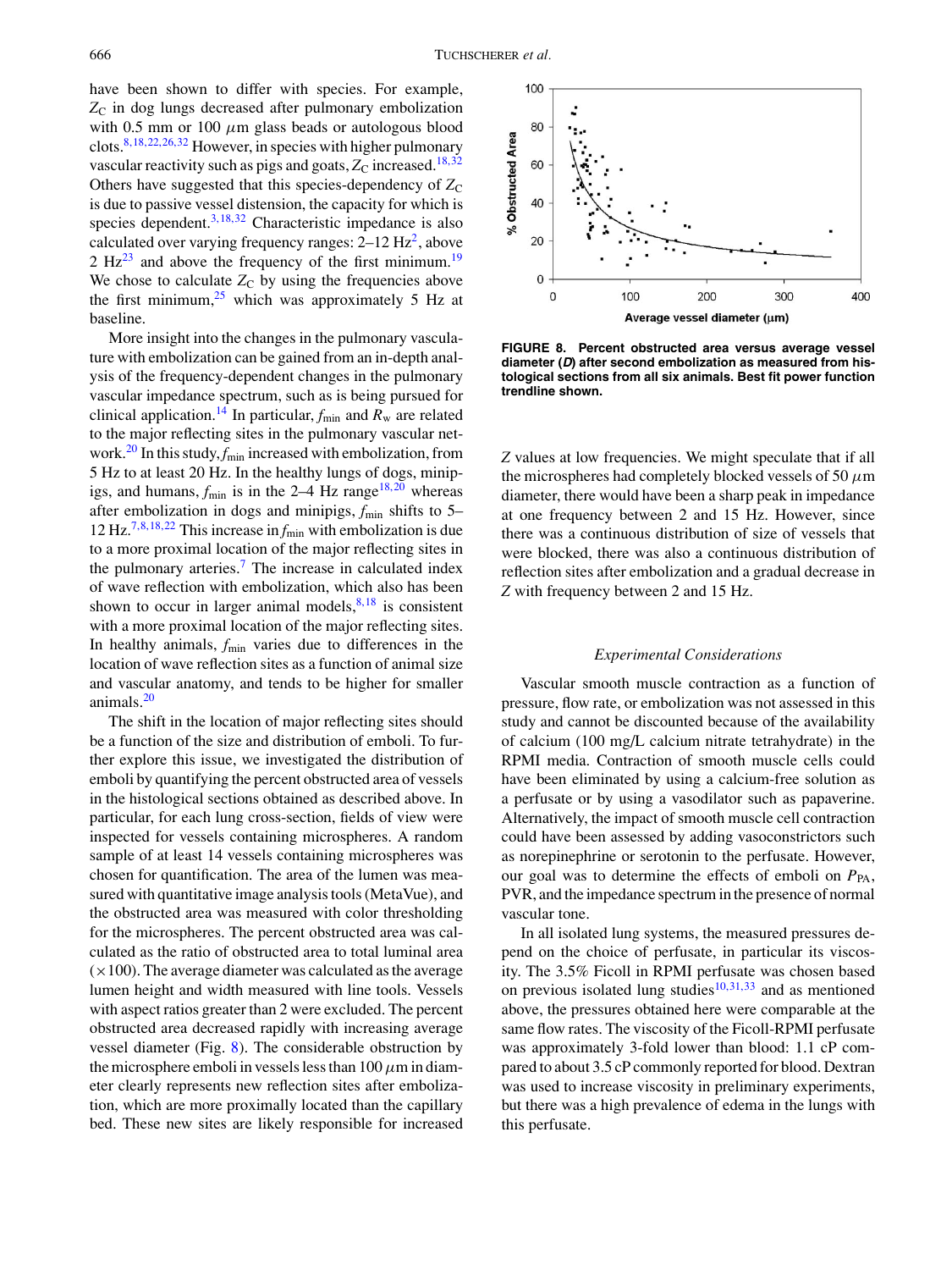Subphysiological flow rates also were used to prevent edema. The isolated, perfused mouse lung system was developed for steady flow perfusion, and has most often been used at very low flow rates  $(\leq 1 \text{ ml/min})$ [.](#page-7-4)<sup>1,27,31</sup> A recent study of hypoxic pulmonary vasoconstriction with various perfusates in an isolated lung system used both 1 ml/min and 3 ml/min steady flow rates without reported edema[.](#page-8-17)<sup>33</sup> The flow rates used in this study  $(1-5 \text{ ml/min})$ were experimentally determined to cover as much of the physiologic range as possible without compromising lung function. In preliminary experiments, higher flow rates, especially under steady flow conditions, generally caused rapid and irreversible edema.

In this isolated lung study, measurements were taken when lungs were inflated to an end-inspiratory airway pressure  $P_{\text{air}} = 10 \text{ cm}H_2\text{O}$ , or ~7.4 mmHg. We used endinspiratory instead of end-expiratory pressure because in preliminary experiments (without Ficoll), taking measurements at lower pressures occasionally led to irreversible edema. For steady flow perfusion greater than 3 ml/min,  $P_{LA}$  was greater than  $P_{air}$  and thus the lungs were in zone 3 conditions at baseline and after each embolization. However, for steady flow perfusion at 3 ml/min or less, zone 1 conditions likely occurred. As mentioned above, the shift from zone 1 to zone 3 conditions may have affected the pulsatile pressure-flow rate relationships found here. Also, zone 1 conditions may have occurred during pulsatile perfusion especially at transiently low flow rates. Nevertheless, since the capillaries are distal to the emboli and the pressure changes caused by the emboli, the capillary perfusion pressures should be comparable at baseline and after embolization. Thus, the shifts from zone 1 to 2 to 3 conditions should occur at comparable flow rates, and the significance differences between baseline and embolization found here should hold.

## **CONCLUSIONS**

In this study, we demonstrated that pulsatile flow can be used in an isolated, ventilated, and perfused mouse lung to characterize the pulsatile pressure-flow rate relationships in the mouse pulmonary vascular network. Our results demonstrate that pulmonary artery pressure, resistance, and impedance increased with pulmonary embolization in ways consistent with *in vivo* studies in larger animals and humans. In particular, the pressure drop across the pulmonary vascular network and PVR increased after embolization, and frequency-dependent features of the pulmonary vascular impedance spectrum were suggestive of shifts in the locations of the major pulmonary vascular reflection sites with embolization. The flow- and frequency-dependent changes we found demonstrate the usefulness of the isolated, ventilated, and perfused mouse lung for investigations into both steady and pulsatile pressure- flow rate relationships in the mouse.

## **ACKNOWLEDGMENTS**

This research was supported by the Whitaker Foundation (Biomedical Engineering Research Grant RG-02- 0618). The authors would like to thank Nidal E. Muvarak for his excellent tissue preservation and histology work and Rebecca Vanderpool for additional technical assistance.

#### <span id="page-7-4"></span>**REFERENCES**

- <sup>1</sup> Archer, S. L., H. L. Reeve, E. Michelakis, L. Puttagunta, R. Waite, D. P. Nelson, M. C. Dinauer, and E. K. Weir.  $O_2$  sensing is preserved in mice lacking the gp91 phox subunit of nadph oxidase. *Proc. Natl. Acad. Sci. USA* 96:7944–7949, 1999.
- 2Bergel, D. H., and W. R. Milnor. Pulmonary vascular impedance in the dog. *Circ. Res.* 16:401–415, 1965.
- <span id="page-7-11"></span><sup>3</sup>Calvin, J. E. Jr., R. W. Baer, and S. A. Glantz. Pulmonary artery constriction produces a greater right ventricular dynamic afterload than lung microvascular injury in the open chest dog. *Circ. Res.* 56:40–56, 1985.
- <span id="page-7-7"></span><sup>4</sup>Caro, C. G., and D. A. McDonald. The relation of pulsatile pressure and flow in the pulmonary vascular bed. *J. Physiol.* 157:426–453, 1961.
- <span id="page-7-6"></span>5Ehrhart, I. C., W. M. Granger, and W. F. Hofman. Effects of arterial pressure on lung capillary pressure and edema after microembolism. *J. Appl. Physiol.* 60:133–140, 1986.
- <span id="page-7-9"></span>6Ehrhart, I. C., and W. F. Hofman. Segmental vascular pressures in lung embolism. *J. Appl. Physiol.* 74:2502–2508, 1993.
- <span id="page-7-8"></span>7Elkins, R. C., M. D. Peyton, and L. J. Greenfield. Pulmonary vascular impedance in chronic pulmonary hypertension. *Surgery* 76:57–64, 1974.
- <span id="page-7-13"></span>8Ewalenko, P., S. Brimioulle, M. Delcroix, P. Lejeune, and R. Naeije. Comparison of the effects of isoflurane with those of propofol on pulmonary vascular impedance in experimental embolic pulmonary hypertension. *Br. J. Anaesth.* 79:625–630, 1997.
- <span id="page-7-0"></span>9Fagan, K. A., M. Oka, N. R. Bauer, S. A. Gebb, D. D. Ivy, K. G. Morris, and I. F. McMurtry. Attenuation of acute hypoxic pulmonary vasoconstriction and hypoxic pulmonary hypertension in mice by inhibition of rho-kinase. *Am. J. Physiol. Lung Cell Mol. Physiol.* 287:L656–664, 2004.
- <span id="page-7-2"></span>10Fagan, K. A., R. C. Tyler, K. Sato, B. W. Fouty, K. G. Morris Jr.,, P. L. Huang, I. F. McMurtry, and D. M. Rodman. Relative contributions of endothelial, inducible, and neuronal nos to tone in the murine pulmonary circulation. *Am. J. Physiol.* 277:L472– 478, 1999.
- <span id="page-7-5"></span><sup>11</sup>Glenny, R. W., S. L. Bernard, and W. J. Lamm. Hemodynamic effects of 15-microm-diameter microspheres on the rat pulmonary circulation. *J. Appl. Physiol.* 89:499–504, 2000.
- <span id="page-7-1"></span>12Hasegawa, J., K. F. Wagner, D. Karp, D. Li, J. Shibata, M. Heringlake, L. Bahlmann, R. Depping, J. Fandrey, P. Schmucker, and S. Uhlig. Altered pulmonary vascular reactivity in mice with excessive erythrocytosis. *Am. J. Respir. Crit. Care Med.* 169:829–835, 2004.
- <span id="page-7-3"></span><sup>13</sup> Hasinoff, I., J. Ducas, U. Schick, and R. M. Prewitt. Pulmonary vascular pressure-flow characteristics in canine pulmonary embolism. *J. Appl. Physiol.* 68:462–467, 1990.
- <span id="page-7-10"></span><sup>14</sup>Huez, S., S. Brimioulle, R. Naeije, and J. L. Vachiery. Feasibility of routine pulmonary arterial impedance measurements in pulmonary hypertension. *Chest* 125:2121–2128, 2004.
- <span id="page-7-12"></span><sup>15</sup>Kafi, S. A., C. Melot, J. L. Vachiery, S. Brimioulle, and R. Naeije. Partitioning of pulmonary vascular resistance in primary